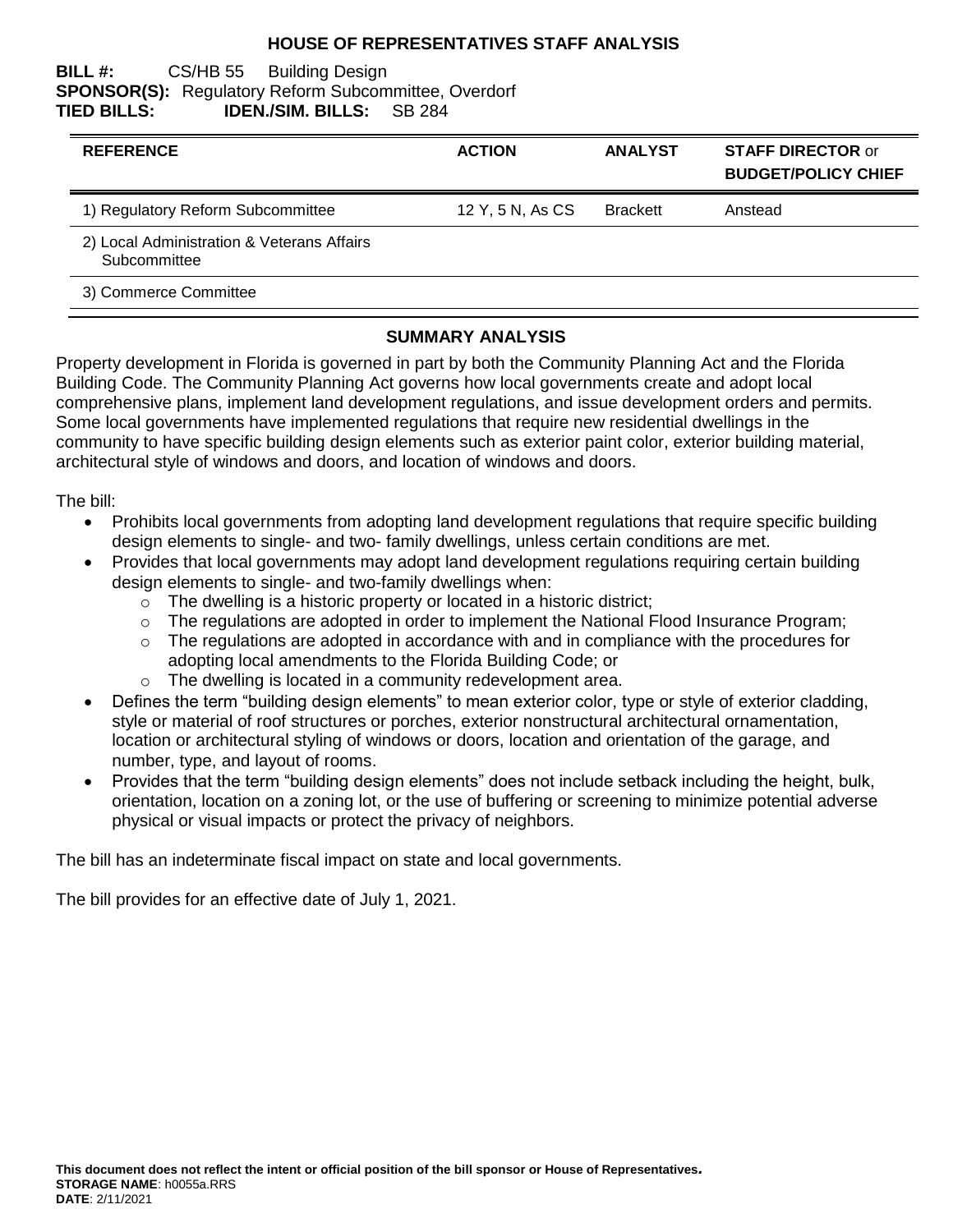### **FULL ANALYSIS**

### **I. SUBSTANTIVE ANALYSIS**

### A. EFFECT OF PROPOSED CHANGES:

### **Current Situation**

#### *The Community Planning Act*

Adopted in 1985, the Local Government Comprehensive Planning and Land Development Regulation Act, also known as Florida's Growth Management Act, was significantly revised in 2011, becoming the Community Planning Act.<sup>1</sup> The Community Planning Act governs how local governments create and adopt their local comprehensive plans.

It is the intent of Act is that local governments manage growth through comprehensive land use plans that preserve, promote, protect, and improve the public health, safety, comfort, good order, appearance, convenience, law enforcement and fire prevention, and general welfare. $2$ 

Local comprehensive plans must include principles, guidelines, standards, and strategies for the orderly and balanced future land development of the area and reflect community commitments to implement the plan. Plans also are required to identify procedures for monitoring, evaluating, and appraising implementation of the plan.<sup>3</sup> Plans may include optional elements,<sup>4</sup> but must include the following nine elements:<sup>5</sup>

- Capital improvements;
- Future land use plan;
- Intergovernmental coordination;
- Conservation:
- Transportation;
- Sanitary sewer, solid waste, drainage, potable water, and aquifer recharge;
- Recreation and open space;
- Housing; and
- Coastal management (for coastal local governments).

The comprehensive plan is implemented via land development regulations. Land development regulations are ordinances that regulate any aspect of development including any local government zoning, rezoning, subdivision, building construction, sign regulations, or any regulation that controls the development of land.<sup>6</sup>

Each county and municipality must adopt and enforce land development regulations that are consistent with and implement their adopted comprehensive plan.<sup>7</sup> All local government land development regulations must be consistent with the local government's comprehensive plan.<sup>8</sup>

 $3$  S. 163.3177(1), F.S.

 $\overline{a}$ 

 $<sup>1</sup>$  Ch. 11-139, Laws of Fla.</sup>

 $2$  S. 163.3161(4), F.S.

<sup>4</sup> *Id*.

 $5$  Ss. 163.3177(3) & (6), F.S.

 $6$  Ss. 163.3164(26) & 163.3202(1), F.S.

<sup>7</sup> S. 163.3202(1), F.S.

**STORAGE NAME**: h0055a.RRS **PAGE: 2**  $8$  S. 163.3194(1)(b), F.S.

**DATE**: 2/11/2021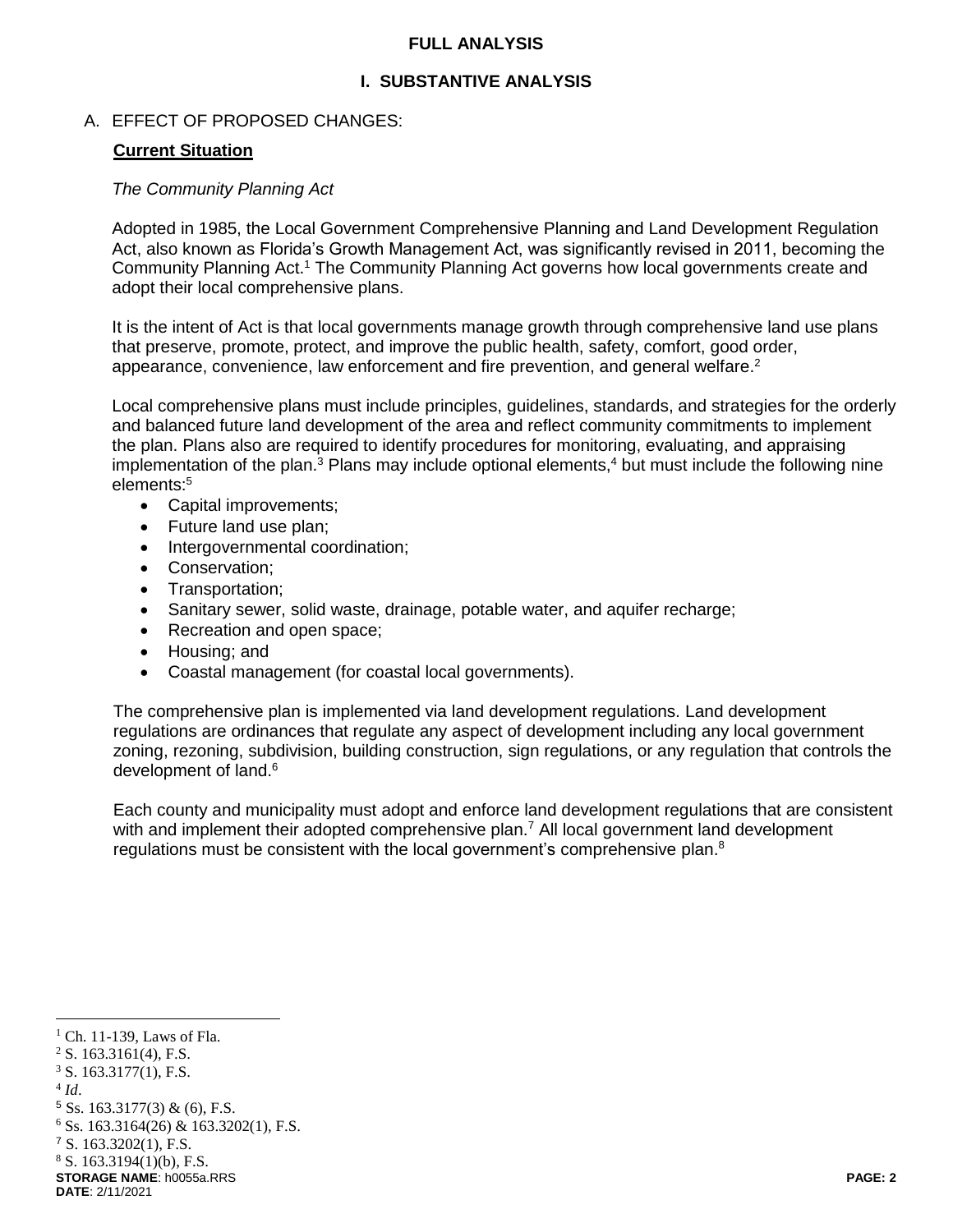Some local governments in Florida have adopted land development regulations that place restrictions on the design of new single- and two- family buildings such as the:

- $\bullet$  External paint color;<sup>9</sup>
- $\bullet$  Architectural style of:<sup>10</sup>
	- o Windows;
	- o Doors, including garage doors;
	- o Front porches; and
	- o Roofs.
- Exterior building material;<sup>11</sup> and
- Location of windows and garage doors.<sup>12</sup>

Some local governments may be adopting ordinances related to building design elements because the local government is adopting the principles of "new urbanism." New urbanism is a land development policy that attempts to solve issues created by urban sprawl, such as traffic jams, ugliness, and lifeless downtowns, by establishing compact, mixed-use, and pedestrian friendly communities. The principles of new urbanism can be achieved through creating mixed-use areas with residential areas located within walking distance of commercial areas located in a town center, creating parks and civic spaces located near the town center, and building narrow streets with sidewalks and trees to promote walking.<sup>13</sup>

New urbanism also includes creating communities and neighborhoods that have a certain style of architecture and design and, thus, are more pleasant to live in and walk through. Local governments can accomplish this by requiring buildings, including single- and two- family buildings, within their jurisdictions too have specific building design elements.<sup>14</sup>

Opponents of the adoption of the building design element ordinances argue that these types of building design elements increase housing costs and prevent homeowners from choosing their own preferences or styles.<sup>15</sup> Local governments argue that the building design element ordinances ensure that poorly designed buildings do not lower the value of surrounding properties. Prohibiting such ordinances, they say, will prevent them from developing a plan for their own community.<sup>16</sup>

# *The Florida Building Code*

<sup>13</sup> Doris S. Goldstein, *New Urbanism: Recreating Florida by Rewriting the Rules*, Florida Bar Journal, April 2006, at 63; Michigan Land Institute, 10 Principles of New Urbanism, [http://www.mlui.org/mlui/news-views/articles-from-1995-to-](http://www.mlui.org/mlui/news-views/articles-from-1995-to-2012.html?archive_id=678#.Xhd62ehKiUk)

 $\overline{a}$ 

<sup>9</sup> Osceola County Land Development Code, § Ch. 3, Article 3.2.2.; Code of the City of Orlando, § Ch. 58, Part 3, Section 58.517; Orange County Code, § Chapter 38, Article VIII, Division 8.

<sup>&</sup>lt;sup>10</sup> Osceola County Land Development Code, § Ch. 3, Article 3.2.2.; Code of the City of Orlando, § Ch. 58, Part 3, Section 58.517; City of Winter Park Code of Ordinances, § Ch. 58, Art. 3, Section 58-67; Orange County Code, § Chapter 38, Article VIII, Division 8. <sup>11</sup> Orange County Code, § Chapter 38, Article VIII, Division 8; City of Winter Park Code of Ordinances, § Ch. 58, Art. 3, Section 58-67

<sup>12</sup> Code of the City of Orlando, § Ch. 58, Part 3, Section 58.517.

[<sup>2012.</sup>html?archive\\_id=678#.Xhd62ehKiUk](http://www.mlui.org/mlui/news-views/articles-from-1995-to-2012.html?archive_id=678#.Xhd62ehKiUk) (last visited Jan. 29, 2021); Congress for the New Urbanism, *What is New Urbanism?*, <https://www.cnu.org/resources/what-new-urbanism> (last visited Jan. 29, 2021).

 $\overline{^{14}$  *Id.* 

<sup>15</sup> Michael Bezruki, *Governor Signs Arkansas Housing Affordability Bill Into Law*, National Home Association of Home Builders, March 15, 2019[, http://nahbnow.com/2019/03/governor-signs-arkansas-housing-affordability-bill-into-law/](http://nahbnow.com/2019/03/governor-signs-arkansas-housing-affordability-bill-into-law/) (last visited Jan. 29, 2021); Doug Thompson, *Restrictions on home building barred in Arkansas*, Northwest Arkansas Democrat Gazette, March 17, 2019, <https://www.nwaonline.com/news/2019/mar/17/restrictions-on-home-building-barred-in/> (last visited Jan. 29, 2021).

<sup>&</sup>lt;sup>16</sup> Daniel Herriges, *Building Design Requirements Are Sometimes Bad for Cities. But Abolishing Them All Is Worse, Strong Towns,* April 11, 2019 [https://www.strongtowns.org/journal/2019/4/11/design-standards-are-an-important-tool-for-cities-dont-do-away-with](https://www.strongtowns.org/journal/2019/4/11/design-standards-are-an-important-tool-for-cities-dont-do-away-with-them)[them](https://www.strongtowns.org/journal/2019/4/11/design-standards-are-an-important-tool-for-cities-dont-do-away-with-them) (last visited Jan. 29, 2021); Elaina Sauber, Housing design bill worries Franklin officials, Tennessean, April 18, 2017 <https://www.tennessean.com/story/news/local/williamson/2017/04/18/housing-design-bill-worries-franklin-officials/100561994/> (last visited Jan. 29, 2021).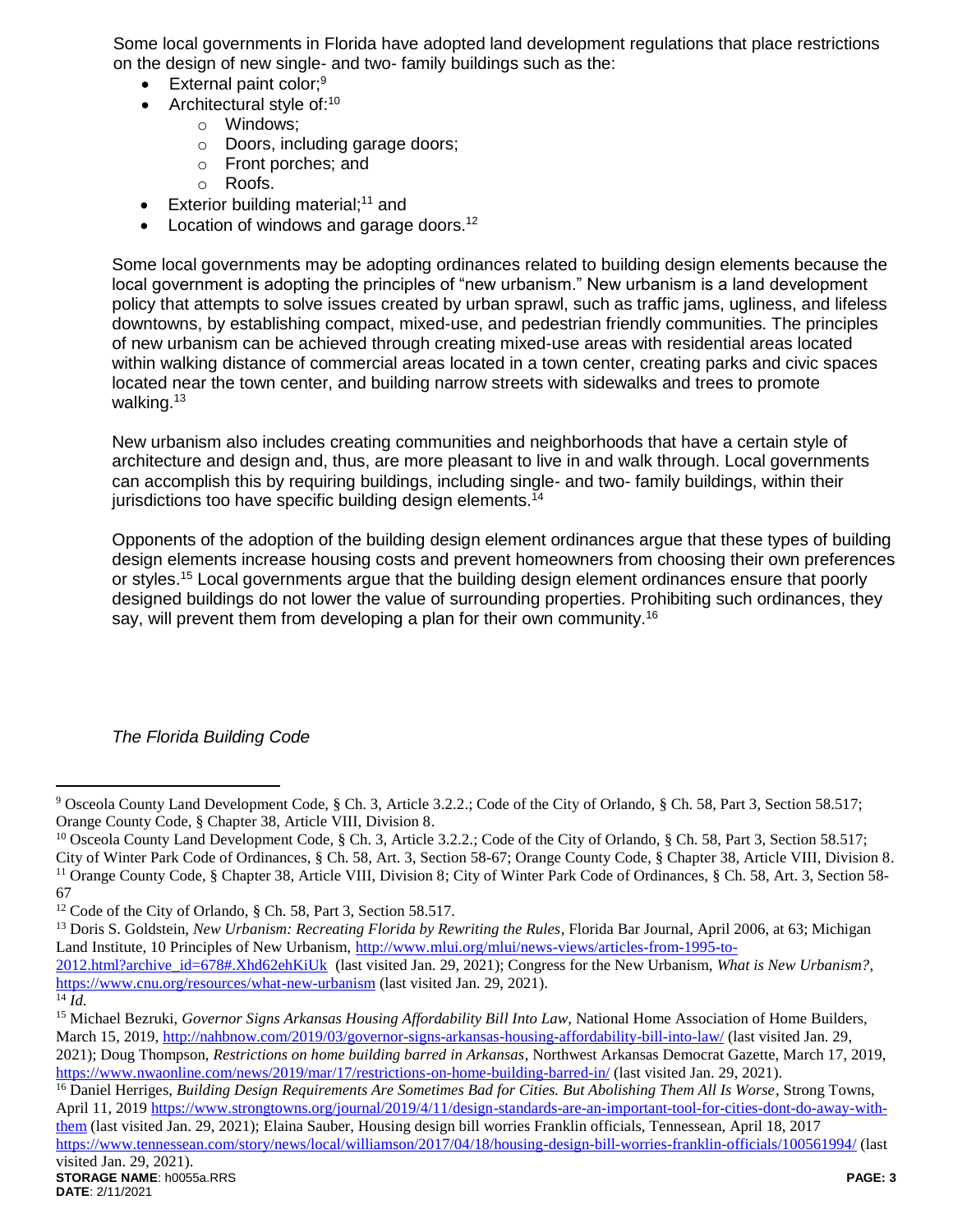The Florida Building Code (Building Code) is the statewide building code for all construction in the state. The Florida Building Commission (Commission), housed within the Department of Business and Professional Regulation, implements the Building Code. The Commission reviews the International Code Council's I-Codes and the National Electric Code every three years to determine if it needs to update the Building Code.<sup>17</sup>

The main purpose of the Building Code is to regulate new construction or proposed modifications to existing structures in order to give the occupants the highest level of safety and the least amount of defects.<sup>18</sup>

The Legislature has provided local governments with the power to inspect all buildings, structures, and facilities within their jurisdiction to protect the public's health, safety, and welfare.<sup>19</sup>

Every local government must enforce the Building Code and issue building permits.<sup>20</sup> It is unlawful for a person, firm, or corporation to construct, erect, alter, repair, secure, or demolish any building without first obtaining a permit from the local government enforcing agency or from such persons as may, by resolution or regulation, be directed to issue such permit, upon the payment of reasonable fees as set forth in a schedule of fees adopted by the enforcing agency.<sup>21</sup>

Local governments may adopt amendments to the Building Code every six months that are more stringent than the Building Code that are limited to the local government's jurisdiction. Amendments by local governments expire upon the adoption of the newest edition of the Building Code, and, thus, the local government would need to go through the amendment process every three years in order to maintain a local amendment to the Building Code.<sup>22</sup>

### *States That Prohibit Local Government Regulations For Building Design Elements*

North Carolina and Arkansas prohibit local governments from adopting regulations that require specific building design elements for single- and two- family dwellings unless certain conditions exist.<sup>23</sup> Tennessee and Georgia considered bills to enact laws similar to North Carolina and Arkansas; however, the bills did not pass.<sup>24</sup>

Passed in 2015, North Carolina's law prohibits cities and counties from adopting regulations that require "building design elements" for single- and two- family dwellings. The North Carolina law also prohibits such regulations from being applied to any zoning district or conditional district unless voluntarily consented to by the owners of the all the properties subject to the proposed regulation.<sup>25</sup>

The North Carolina law defines "building design elements" to include the:<sup>26</sup>

• Exterior building color;

 $\overline{a}$ 

<sup>25</sup> N.C. Gen. Stat. § 160D-702; R. Erika Churchill, Staff Attorney for the North Carolina General Assembly, Analysis of S.L. 2015-86, [https://dashboard.ncleg.net/api/Services/BillSummary/2015/S25-SMST-147\(sl\)](https://dashboard.ncleg.net/api/Services/BillSummary/2015/S25-SMST-147(sl)) (last visited Feb. 1, 2021); General Assembly of North Carolina, Session Law 2015-86 Senate Bill 25, June 9, 201[5 https://www.ncleg.gov/Sessions/2015/Bills/Senate/PDF/S25v3.pdf](https://www.ncleg.gov/Sessions/2015/Bills/Senate/PDF/S25v3.pdf) (last visited Feb. 1, 2021).

 $17$  S. 553.73(7), F.S.

<sup>18</sup> Florida Building Commission, *Advanced Florida Building Code Principals*, [http://www.floridabuilding.org/Upload/Courses\\_trp/421-2-MATERIAL-Adv%20FL%20Bldg%20Code%20-](http://www.floridabuilding.org/Upload/Courses_trp/421-2-MATERIAL-Adv%20FL%20Bldg%20Code%20-%20Course%20PDF%20version%207.0.pdf) [%20Course%20PDF%20version%207.0.pdf](http://www.floridabuilding.org/Upload/Courses_trp/421-2-MATERIAL-Adv%20FL%20Bldg%20Code%20-%20Course%20PDF%20version%207.0.pdf) (last visited Feb. 9, 2021). <sup>19</sup> S. 553.72, F.S.  $20$  Ss. 125.01(1)(bb), 125.56(1), & 553.80(1), F.S. <sup>21</sup> *See* Ss. 125.56(4)(a) & 553.79(1), F.S. <sup>22</sup> S. 553.73(4), F.S. <sup>23</sup> N.C. Gen. Stat. § 160D-702; Ark. Code Ann. § 14-17-212 & 14-56-204. <sup>24</sup> Georgia General Assembly, 2019-2020 Regular Session - HB 302, [http://www.legis.ga.gov/Legislation/en-](http://www.legis.ga.gov/Legislation/en-US/display/20192020/HB/302)[US/display/20192020/HB/302](http://www.legis.ga.gov/Legislation/en-US/display/20192020/HB/302) (last visited Feb. 1, 2021); Tennessee General Assembly, 2017-2018 Session – HB 476 <http://wapp.capitol.tn.gov/apps/Billinfo/default.aspx?BillNumber=HB0476&ga=110> (last visited Feb. 1, 2021).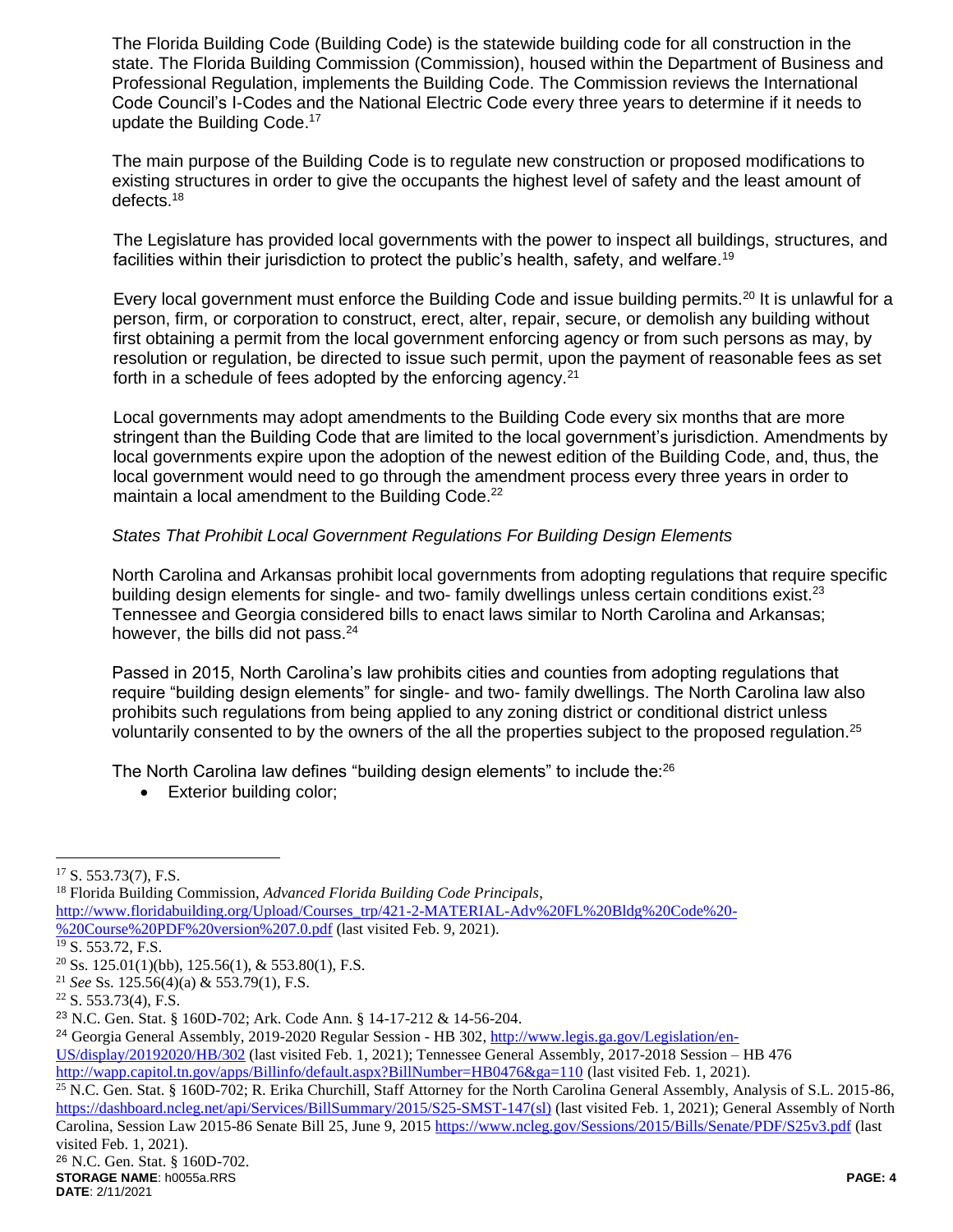- Type or style of exterior cladding<sup>27</sup> material;
- Style or materials of roof structures or porches;
- Exterior nonstructural architectural ornamentation;
- Location or architectural styling of windows and doors, including garage doors;
- Number and types of rooms; and
- Interior layout of rooms.

The phrase does not include:<sup>28</sup>

- A single- and two- family dwelling's:
	- o Height;
	- o Bulk;
	- o Orientation; and
	- o Location of a structure on a zoning lot.
- The use of buffering or screening to minimize visual impacts or impact of light and noise; and
- Regulations governing permitted uses of land.

The North Carolina law allows cities and counties to adopt and enforce regulations that require "building design elements" for single- and two- family dwellings if:<sup>29</sup>

- The dwelling is located in an area designated as a local historic district;
- The dwelling is located in area designated as a historic district on the National Register of Historic Places;<sup>30</sup>
- The dwelling is individually designated as a local, state, or national historic landmark;
- The regulations are directly and substantially related to the requirements of North Carolina's Building Code;
- The regulations are applied to manufactured housing in a manner consistent with state and federal law; and
- The regulations are adopted as a condition for participation in the National Flood Insurance Program.<sup>31</sup>

The prohibition of local regulations that relate to building design elements does not affect the validity or enforceability of private covenants or other contractual agreements relating to building design elements between property owners.<sup>32</sup>

In 2019, Arkansas passed a similar law that also prohibited cities and counties from adopting regulations that require "building design elements" for single-family dwellings. The law defines "building design elements" the same as North Carolina except Arkansas also includes minimum square footage in its definition and the location and design of a dwelling's garage. $33$ 

In addition to the exceptions provided in the North Carolina law, Arkansas also allows cities and counties to adopt and enforce building design elements regulations if:

 The dwelling is in a central business district, which can be created by a city to revitalize its urban center;

 $\overline{a}$ 

<sup>&</sup>lt;sup>27</sup> The Florida Building Code and the North Carolina Building Code both define "cladding" as the material that covers the exterior surface of a building, and is directly affected by wind load. S. 202 of the Florida Building Code (Residential), Seventh Edition; S. 202 of the 2018 North Carolina Building Code (Residential).

<sup>28</sup> *Id*.

<sup>29</sup> *Id.*

<sup>&</sup>lt;sup>30</sup> The National Register of Historic Places is the federal government's official list of historic places in the United States. The National Historic Preservation Act of 1966 authorized the register, which is administered by the National Park Service. National Park Service, *What is the National Register of Historic Places*,<https://www.nps.gov/subjects/nationalregister/what-is-the-national-register.htm> (last visited Feb. 1, 2021).

<sup>&</sup>lt;sup>31</sup> The National Flood Insurance Program is administered by FEMA. The goal of the program is to reduce the impact of flooding on private and public structures by providing affordable insurance to property owners, and encouraging communities to adopt and enforce floodplain management regulations. FEMA, *The National Flood Insurance Program*[, https://www.fema.gov/national-flood-insurance](https://www.fema.gov/national-flood-insurance-program)[program](https://www.fema.gov/national-flood-insurance-program) (last visited Feb. 1, 2021).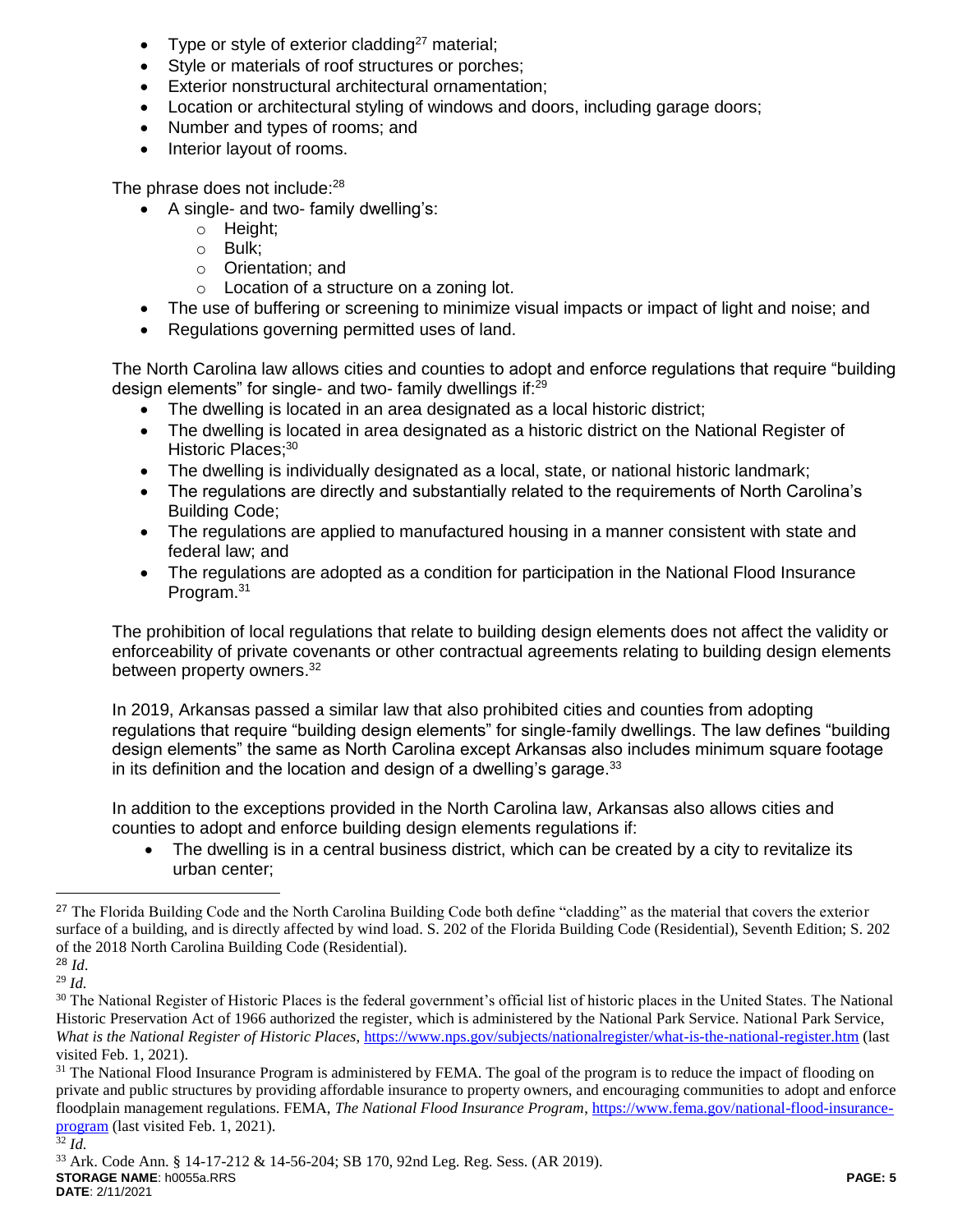- The dwelling existed and was subject to the local regulation prior to the prohibition being enacted;
- An overlay district regulation if a majority of owners in the district approve the regulation and the district determines the regulation does not violate Arkansas' Private Property Protection Act; or
- The regulations are directly related to an immediate public health or safety hazard and the regulation is derived from the local government's police power.<sup>34</sup>

Arkansas also provides that the prohibition of local regulations that relate to building design elements does not affect the validity or enforceability of covenants or contracts between a property owner and a city or county.<sup>35</sup>

## **Effect of the Bill**

## *Community Planning Act — Effect of the Bill*

The bill prohibits local governments from adopting land development regulations that relate to building design elements for single- or two- family dwellings.

The bill defines the term "building design elements" to mean:

- Exterior building color;
- Type or style of exterior cladding material;
- Style or material of roof structures or porches;
- Exterior nonstructural architectural ornamentation;
- Location or architectural styling of windows or doors;
- Location or orientation of the garage;
- Number and type of rooms: and
- Interior layout of rooms.

The term "building design elements" does not include:

- A single- or two-family dwelling's:
	- o Height;
	- o Bulk;
	- o Orientation;
	- o Location on a zoning lot; or
- The use of buffering or screening to minimize potential adverse physical or visual impacts or protect the privacy of neighbors.

The bill allows local governments to adopt and enforce regulations that require "building design elements" for residential dwellings if:

- The dwelling is listed in the National Register of Historic Places;
- The dwelling is located in a historic district in the National Register of Historic Places;
- The dwelling is listed as a historic property or located in a historic district by a local preservation ordinance;
- The regulations are adopted in order to implement the National Flood Insurance Program;
- The regulations are adopted in accordance and compliance with adopting local amendments to the Florida Building Code; or
- The dwelling is located in a community redevelopment area. $36$

 $\overline{a}$ <sup>34</sup> *Id*.

<sup>35</sup> *Id*.

<sup>36</sup> Community redevelopment areas are neighborhoods determined by local governments to be slums, blighted areas, or areas in which there is a shortage of affordable housing or costal and tourist areas that are deteriorating and economically distressed, which are subject to redevelopment in accordance with a community redevelopment plan. See Part III, ch. 163, F.S.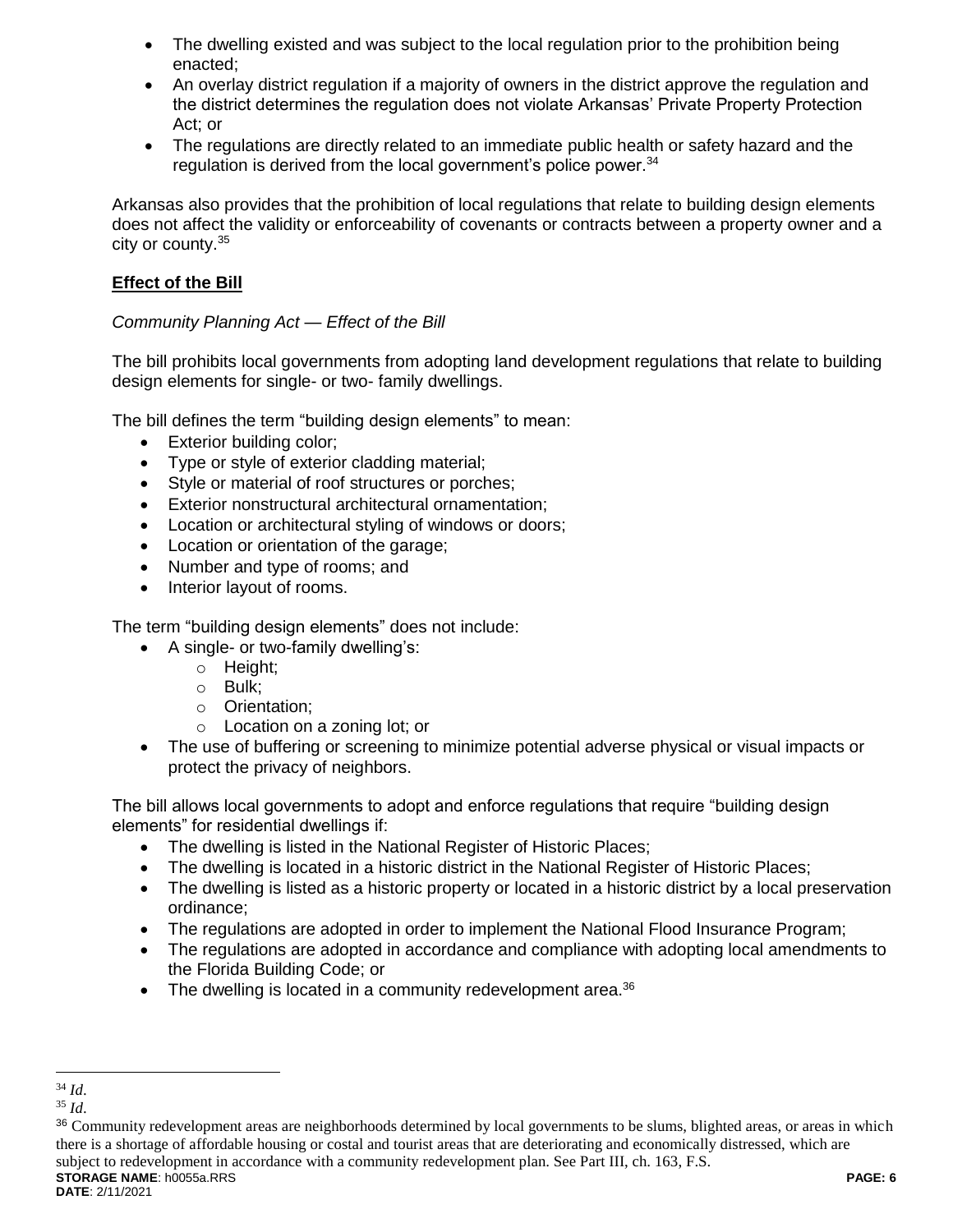The bill also provides that the prohibition of land development regulations that relate to building design elements does not affect the validity or enforceability of private covenants or other contractual agreements relating to building design elements.

- B. SECTION DIRECTORY:
	- Section 1. Amending s. 163.3202, F.S., prohibiting local governments from enacting certain regulations for certain residential buildings.
	- Section 2. Providing an effective date of July 1, 2021.

# **II. FISCAL ANALYSIS & ECONOMIC IMPACT STATEMENT**

- A. FISCAL IMPACT ON STATE GOVERNMENT:
	- 1. Revenues:

None.

2. Expenditures:

None.

- B. FISCAL IMPACT ON LOCAL GOVERNMENTS:
	- 1. Revenues:

None.

2. Expenditures:

Indeterminate. Local governments may have additional expenditures because of an increase in legal challenges to zoning and other regulations.

C. DIRECT ECONOMIC IMPACT ON PRIVATE SECTOR:

Indeterminate. However, prohibiting certain building design elements ordinances and other regulations may lead to a decrease in the cost of construction.

D. FISCAL COMMENTS:

None.

# **III. COMMENTS**

- A. CONSTITUTIONAL ISSUES:
	- 1. Applicability of Municipality/County Mandates Provision:

None.

2. Other:

None.

B. RULE-MAKING AUTHORITY:

None.